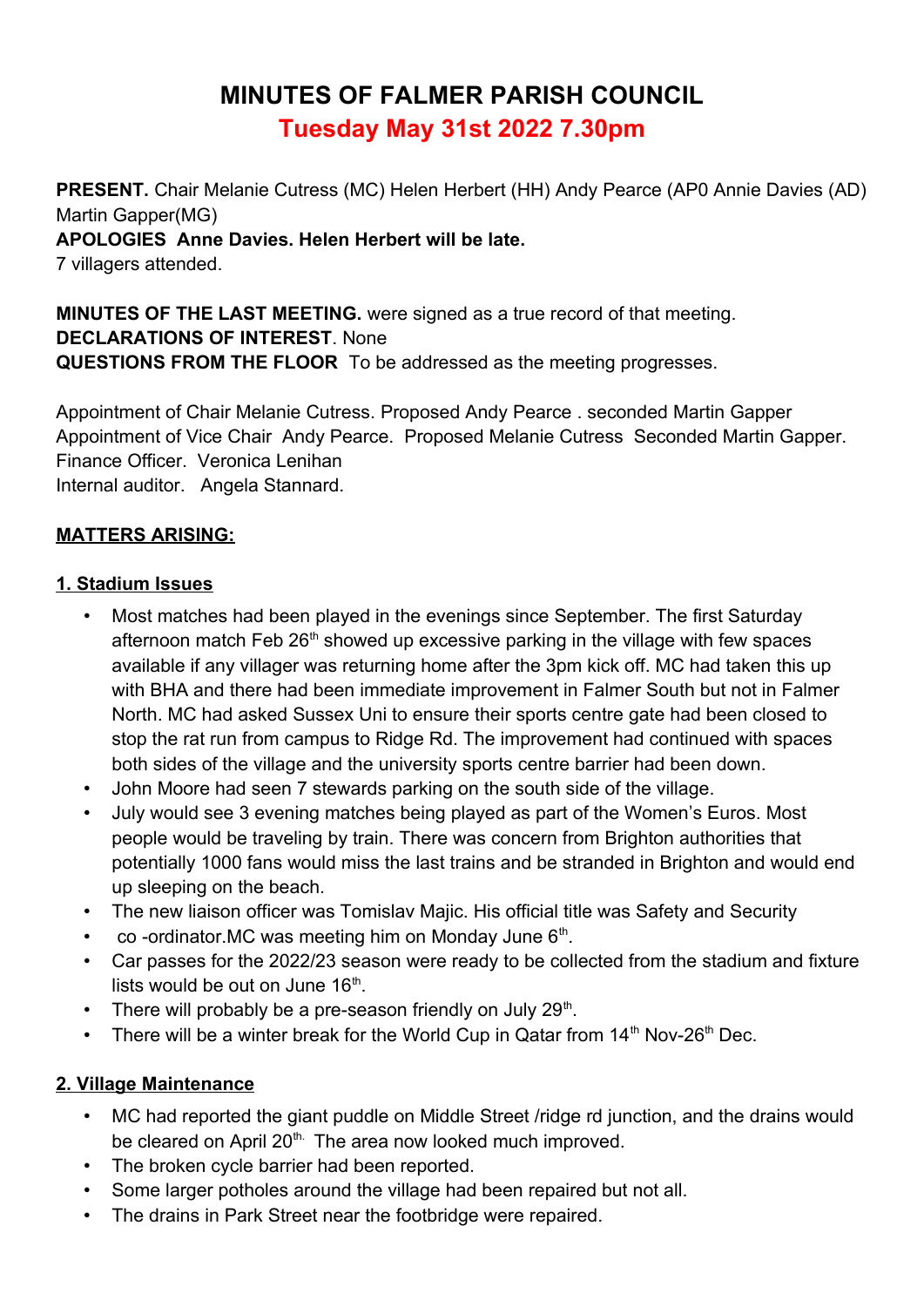- Peter Hyde from The Cumbrian clock company had quoted £235 for a service, and this was better than Smiths of Derby who quoted £296. We would accept the Cumbrian quote.
- St Laurence church gravevard extension had been hit by Storm Eunice and 3 large trees had uprooted and fallen over and 2 other trees needed attention. The PC had donated £500 toward the clear up.
- **Queens Platinum celebrations**. MG and the Swan pub together with neighbour Jason were organising a celebration. A beacon would be lit on June 2<sup>nd</sup> at 9.45pm. There would be a street party on Sunday  $5<sup>th</sup>$ .
- Mark and Fran Woolley were holding a garden party on Sunday 26<sup>th</sup> 12-5pm as a fund raiser to help with the clearance.
- Extra grass cuts from ESCC on their road verges had begun. Dates were,  $14<sup>th</sup>$  April, May  $27<sup>th</sup>$ ,  $21<sup>st</sup>$  July 18<sup>th</sup> August, 14<sup>th</sup> October,  $7<sup>th</sup>$  November.
- MC had requested grass cuts round the pond but as yet nothing had happened.

# **3. St Marys Farm**

- Weekend problems with noisy shooting parties continued. Our LDC councillor William Meyer was now dealing with this issue. As yet there had been no action to improve the situation.
- Also traffic issues. The popularity of the shoot had led to increased traffic and many of the villagers attending pointed out how difficult it was to walk on Ridge Rd when there were no passing places.
- As Ridge Rd was a single carriageway country lane the official speed limit was 60mph. FPC had requested a lower speed limited of 30MPH. Our ESCC councillor Sarah Osborne had taken up this issue on our behalf. She had received a reply from ESCC stating that a lower speed limit was not possible. The explanation being it was important for lower speed limits to be retained for built-up areas. If lower speed limits were introduced on rural roads it would diminish the message they provide to drivers in built up areas.
- If a 40 or 50mph sign was introduced there was a risk people would drive faster than they usually drive.
- We had now requested SLOW DOWN signage.
- Derek Chapman had put 10mph signs on his private road to St Mary farm.

# **PLANNING APPLICATIONS.**

# **1. Tithe medieval Barn**

- Events venue plus new 3 associated buildings at Falmer Court. SDNP/21/01191/FUL and SDNP/21/01192/LIS. Approved on February  $10<sup>th</sup>$ .
- Events would be held on June  $17<sup>th</sup>$ , a graduation ball for Sussex Uni for 150 people. Plus, two weddings July 23 $rd$  and July 30 $th$ . There were no more bookings for 2022 as there was still a lot of work to be done on the barn,including the sound proof doors and the floor covering.
- In addition, there would be a party for 70/80 Electric staff on June  $12<sup>th</sup>$  and June  $26<sup>th</sup>$ Garden party fund raiser for St Laurence church graveyard clearance.
- Mark Woolley told the meeting that the Events management plan and Transport Plan should now have been submitted to the SDNP planning authority. These plans had to be approved before any event could take place.
- Music noise would not exceed 85 decibels.
- Work on the new buildings would begin toward the end of 2022 and into spring 2023